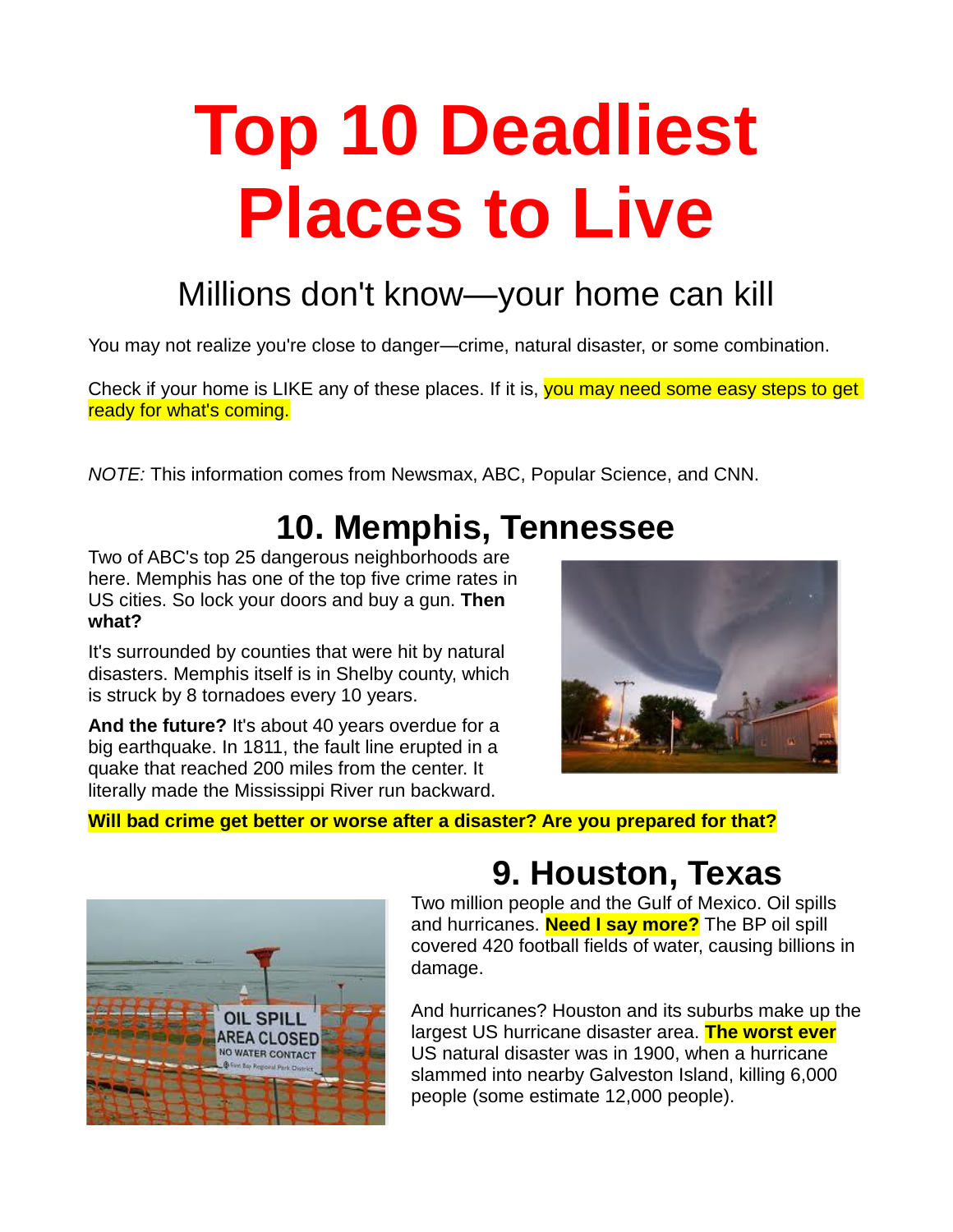Pollution? Yep. 59 million pounds of it poured into the city's air and water system in 2009. The EPA says that Houston's water has been slightly **radioactive since 1996**, the first year that the EPA started testing for that. **Who knows how long that's been happening?**

### **8. Seattle, Washington**

The most powerful earthquakes in the lower 48? Scientists say the Cascadia subduction fault. In other words: **Seattle, Washington.** 

With four serious quakes in the last 100 years, scientists are watching for another blow like the one in 1700.

**This was a 9.0, the same size quake that sent a tsunami to Japan.** 



The 80-foot tsunami that washed over Indonesia **makes me sit up and wonder what Seattle should expect in the near future.**



### **7. New Orleans, Louisiana**

The billions in damage caused by hurricane Katrina could have paid for **28 hours of Super Bowl ad time.** It sunk 80% of the city and killed more than 1,800 people.

#### **And it wasn't as bad as it could have been.**

Police corruption and crime was bad before the storm hit. But has it changed in New Orleans after the storm? No, says the Department of Justice. They reported in early 2011 that the corruption was **"wide-ranging"** and **"deeply rooted"** in the city.

### **6. New York, New York**

It's not the violence that makes it dangerous. It's the quake-making fault line that runs across 125<sup>th</sup> street in Manhatten. And another fault line is in Brooklyn.

#### **A rumble from either of these lines could topple gas, electricity, water, and travel for millions of people in a tight range.**

Not scary yet? Three fault lines all meet... at a nuclear power plant. The plant is built tough, but seismologists say that the Ramapo fault line could make an earthquake that's even tougher.

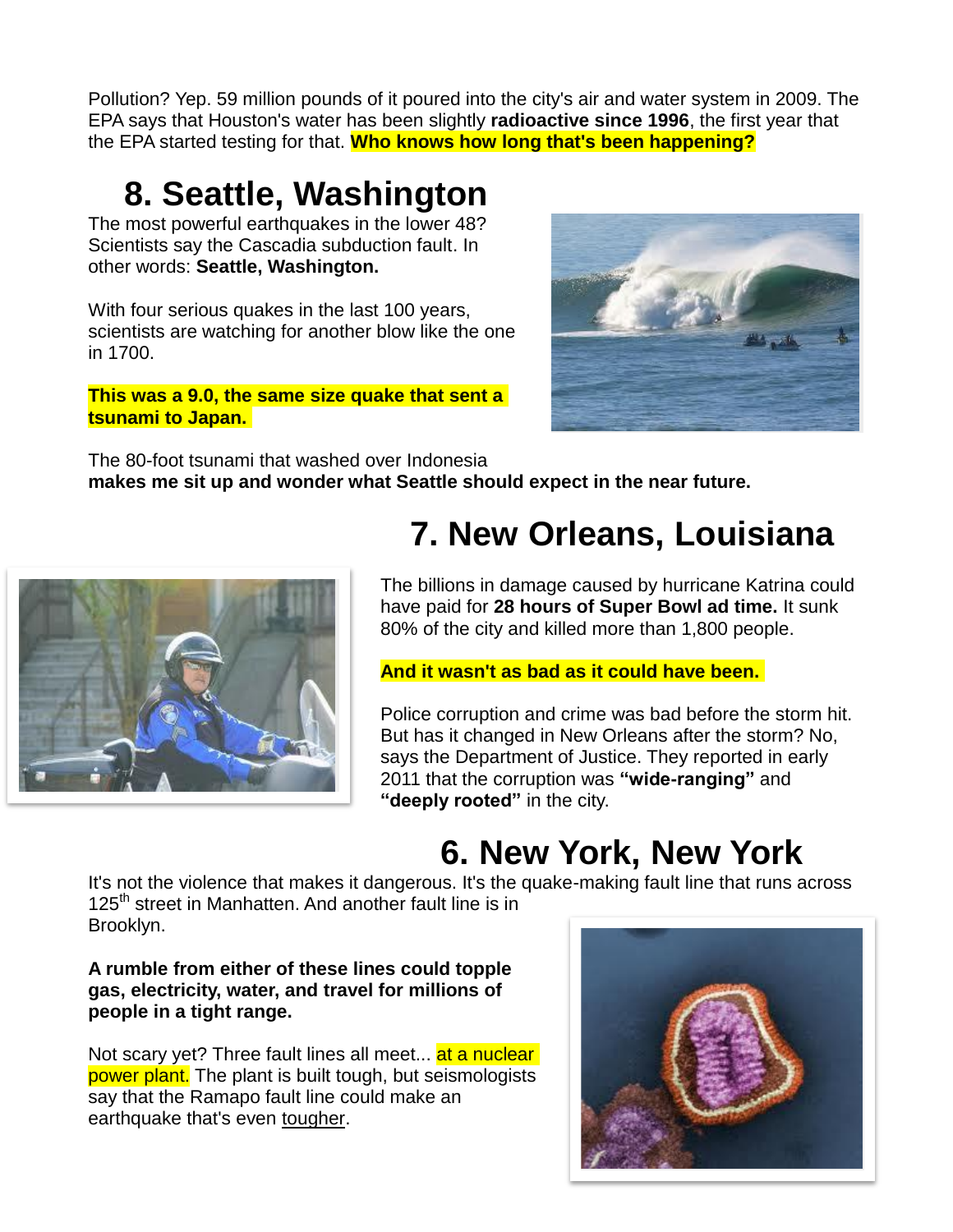Put natural disasters aside for a second.

It's well known that NY is a terror target.

**Most travelers enter the US here.**

Imagine if some terrorist let a virus loose in JFK International Airport. Within hours travelers **could take that virus anywhere in the US.**

#### **5. Newark, New Jersey**

Read New York's dangers above. Ditto for New Jersey.

Now add one of the highest crime rates in the country.

281,000 city residents know that if they don't lock their doors, they will regret it.

Throw in **one of the most dangerous chemical plants in the US.** If one rail car released its chlorine gas at the South Kearny facility, **it would threaten 12 million people in a 14-mile radius.**





## **4. Miami, Florida**

Miami has the 16<sup>th</sup> highest crime rate in the country. It's  $14<sup>th</sup>$ on the FBI's list for most violent crimes. But let's not talk crime. Let's talk storms.

Storms have side-swiped, grazed, or missed Miami five times in the last half-century. It wasn't since Hurricane King in 1950 that Miami butted heads directly with a major storm.

So many close calls means **the next big one is over due.**

### **3. Oakland, California**

About 53,000 Oakland residents were hit by violent crime in 2010. But Oakland pushed past Miami in deadliness because of earthquakes.

Nearby San Andreas fault slipped in 1989, causing a medium 6.9 quake that **collapsed highways, buildings, and killed 60.** 

A different fault line, the Hayward fault, runs **directly** underneath the city. Because its last four big quakes

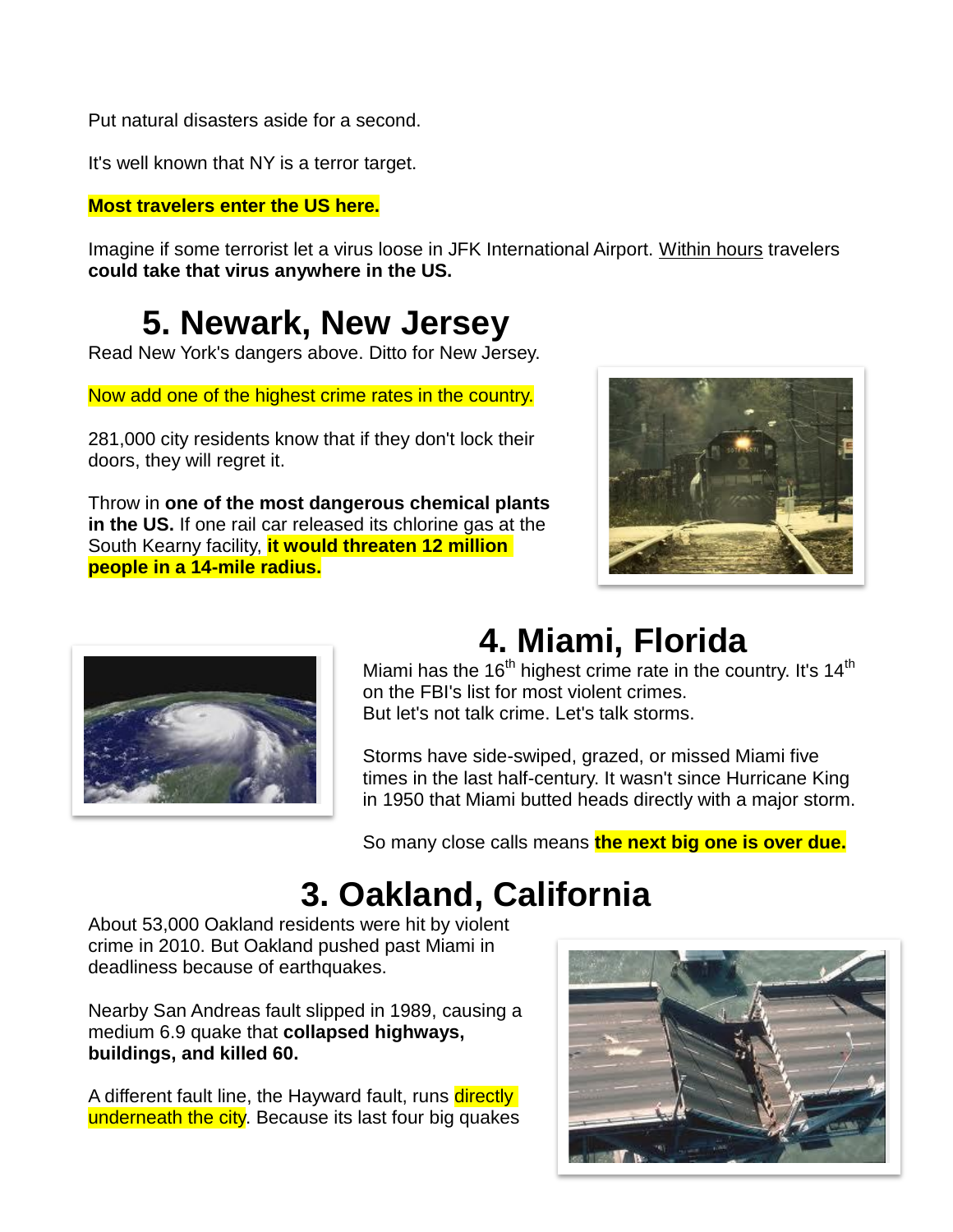were in the late 1800s, scientists are on the lookout for **the next big one. And it's more likely all the time.**

A quake here could affect more than 5 million people directly. Another 2.4 million if the water is cut off. And untold numbers beyond that if it starts a tsunami.

### **2. Los Angeles, California**

With 4 million in the city and 10 million in the surrounding county, you can bet that **any trouble here will be serious.** 



Factor in the same earthquake threats from Oakland (see above). The Northridge earthquake in 1994 killed 60 and injured 5,000. It was only a 6.7 in magnitude.

During the LA riots it took 4,000 soldiers and Marines to restore peace. Rioters looted and attacked vehicles, **even dragging people from their vehicles and beating them**.

With so many people packed into this city, **any panic could devastate the millions who live here**.

### **1. St. Louis, Missouri**

According to Morgan Quitno (an independent research firm), St. Louis has the highest rate of violent crime of any large US city. We're talking **murder, rape, and assault.**

Popular Science adds that St. Louis has a higher-than-normal chance of natural disasters. Why?

A fault line sits nearby that could cause earthquakes and flooding.



#### **A 500-year flood along the Mississippi would give a repeat performance of Katrina in New Orleans.**

In 1956 Missouri saw 42 tornadoes, killing 56 people. The last 20 years in Missouri averaged 30 tornadoes a year. Almost a billion dollars in damage.

Now put that together with the **major oil and gas pipelines in the city** and you got problems. Add 22 million pounds of toxins spewing in the air in 2009 alone.

#### **You got real problems.**

All these dangers in one place make St. Louis **America's deadliest city.**